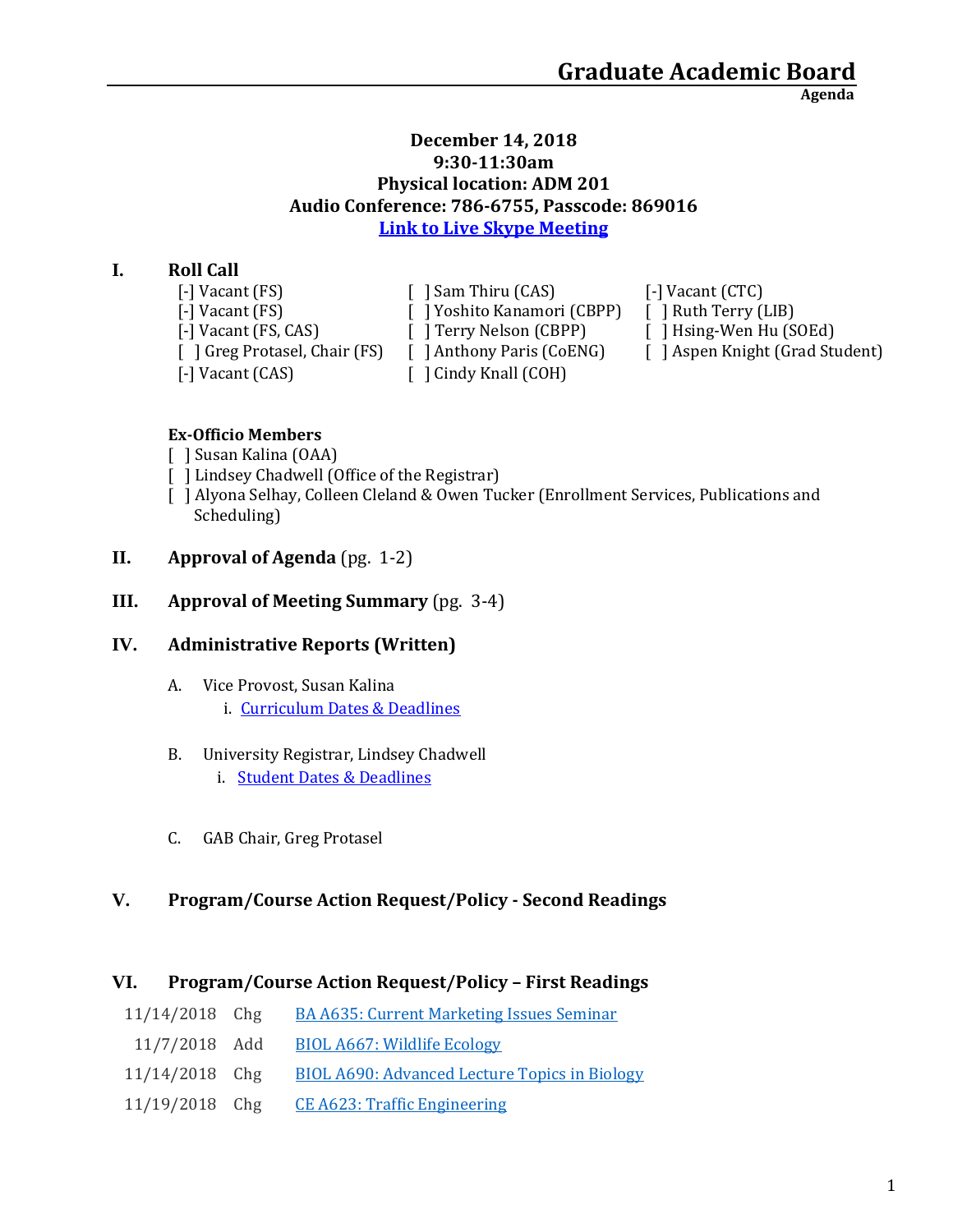| 11/19/2018 | Chg | <b>CE A624: Pavement Design</b>                                                  |
|------------|-----|----------------------------------------------------------------------------------|
| 11/19/2018 | Chg | <b>CE A625: Highway Engineering</b>                                              |
| 11/28/2018 | Chg | DIET-GRCERT: Graduate Certificate in Dietetic Internship                         |
| 11/28/2018 | Chg | <b>DINU-MS: MS Dietetics and Nutrition</b>                                       |
| 11/28/2018 | Chg | DN A690: Selected Topics in Advanced Dietetics and Nutrition                     |
| 11/28/2018 | Chg | DN A692A: Seminar: Current Issues in Dietetics Clinical and Community            |
|            |     | <b>Nutrition</b>                                                                 |
| 11/28/2018 | Chg | <b>DN A692B: Seminar: Current Issues in Dietetics: Community Nutrition</b>       |
| 11/28/2018 | Chg | <b>DN A695C: Practicum in Clinical Nutrition</b>                                 |
| 11/28/2018 | Chg | <b>DN A695D: Practicum in Community Nutrition</b>                                |
| 11/9/2018  | Chg | <b>ECON A656: Behavioral Economics</b>                                           |
| 11/26/2018 | Chg | <b>EDSE A634: Support and Supervision of Paraeducators</b>                       |
| 11/26/2018 | Chg | <b>EDSE A670: Topics in Special Education</b>                                    |
| 11/16/2018 | Chg | <b>TLRN-MED: Master of Education in Teaching and Learning</b>                    |
| 11/16/2018 | Add | <b>EDTL A692: Early Career Teaching Seminar: Culturally Responsive Education</b> |
| 11/6/2018  | Chg | <b>NUED-GRCERT: Graduate Certificate in Nursing Education</b>                    |
| 11/6/2018  | Chg | NSG A640: Teaching and Learning in the Professional Context                      |
| 11/6/2018  | Chg | NSG A641: Developing Curriculum for the Professions                              |
| 11/6/2018  | Chg | NSG A643: Assessment and Evaluation in the Context of Professional Education     |
|            |     | Curricula                                                                        |
| 11/6/2018  | Chg | NSG A644: Technology for Learning and Collaboration in the Professions           |
| 11/5/2018  | Add | PM A640: Organizational Project Maturity and Improvement                         |
| 11/5/2018  | Add | PM A641: Lean Six Sigma Green Belt                                               |

# **VII. Old Business**

# **VIII. New Business**

# **IX. Informational Items and Adjournment**

A. Next Meeting: January 25, 2018 (ADM 204)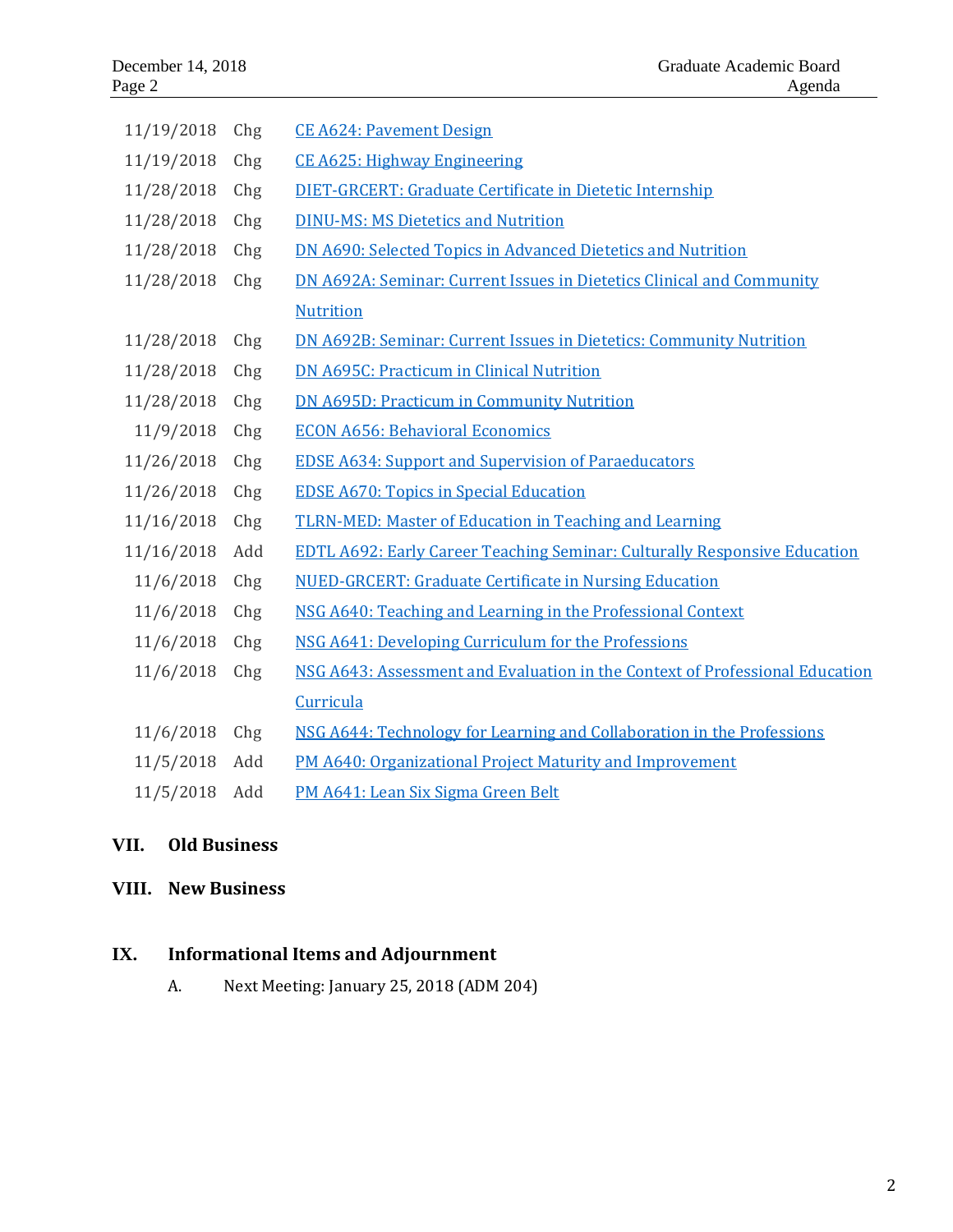**Audio: 786-6755 | ID: 284572 <sup>|</sup> Summary**

#### **November 9, 2018 9:30-11:30am Physical location: ADM 201 Audio Conference: 786-6755, Passcode: 284572 [Link to Live Skype Meeting](https://meet.uaa.alaska.edu/mdmarron/GR8HB6P7)**

## **I. Roll Call**

| [-] Vacant (FS)              |
|------------------------------|
| [-] Vacant (FS)              |
| [-] Vacant (FS, CAS)         |
| [X] Greg Protasel, Chair (FS |
| [-] Vacant (CAS)             |

[X] Sam Thiru (CAS) [-] Vacant (CTC)<br>[E] Yoshito Kanamori (CBPP) [X] Ruth Terry (LIB) [E] Yoshito Kanamori (CBPP)<br>[X] Terry Nelson (CBPP) [X] Terry Nelson (CBPP) [X] Hsing-Wen Hu (SOEd)<br>5) [X] Anthony Paris (CoENG) [X] Aspen Knight (Grad Stu [E] Cindy Knall (COH)

[X] Aspen Knight (Grad Student)

#### **Ex-Officio Members**

- [ ] Susan Kalina (OAA)
- [X] Lindsey Chadwell (Office of the Registrar)
- [X] Alyona Selhay, Colleen Cleland & Owen Tucker (Enrollment Services, Publications and Scheduling)
- **II. Approval of Agenda** (pg. 1-2) *Approved*
- **III. Approval of Meeting Summary** (pg. 3-5) *Approved*

## **IV. Administrative Reports (Written)**

- A. Vice Provost, Susan Kalina
- B. University Registrar, Lindsey Chadwell
	- i. Student Dates & Deadlines
	- ii. Curriculum Dates & Deadlines
	- iii. *Experiencing some technical difficulties with the implementation of Banner9*
- C. GAB Chair, Greg Protasel

#### **V. Program/Course Action Request/Policy - Second Readings**

9/24/2018 Add [ES A666: Assessment and Communication of Engineering Research](https://nextcatalog.uaa.alaska.edu/courseleaf/courseleaf.cgi?page=/courseadmin/8305/index.html&step=tcadiff) *Postponed by faculty initiator*

#### **VI. Program/Course Action Request/Policy – First Readings**

11/17/2017 Chg [HS A698: MPH Practicum-Project](https://nextcatalog.uaa.alaska.edu/courseleaf/courseleaf.cgi?page=/courseadmin/3801/index.html&step=tcadiff)